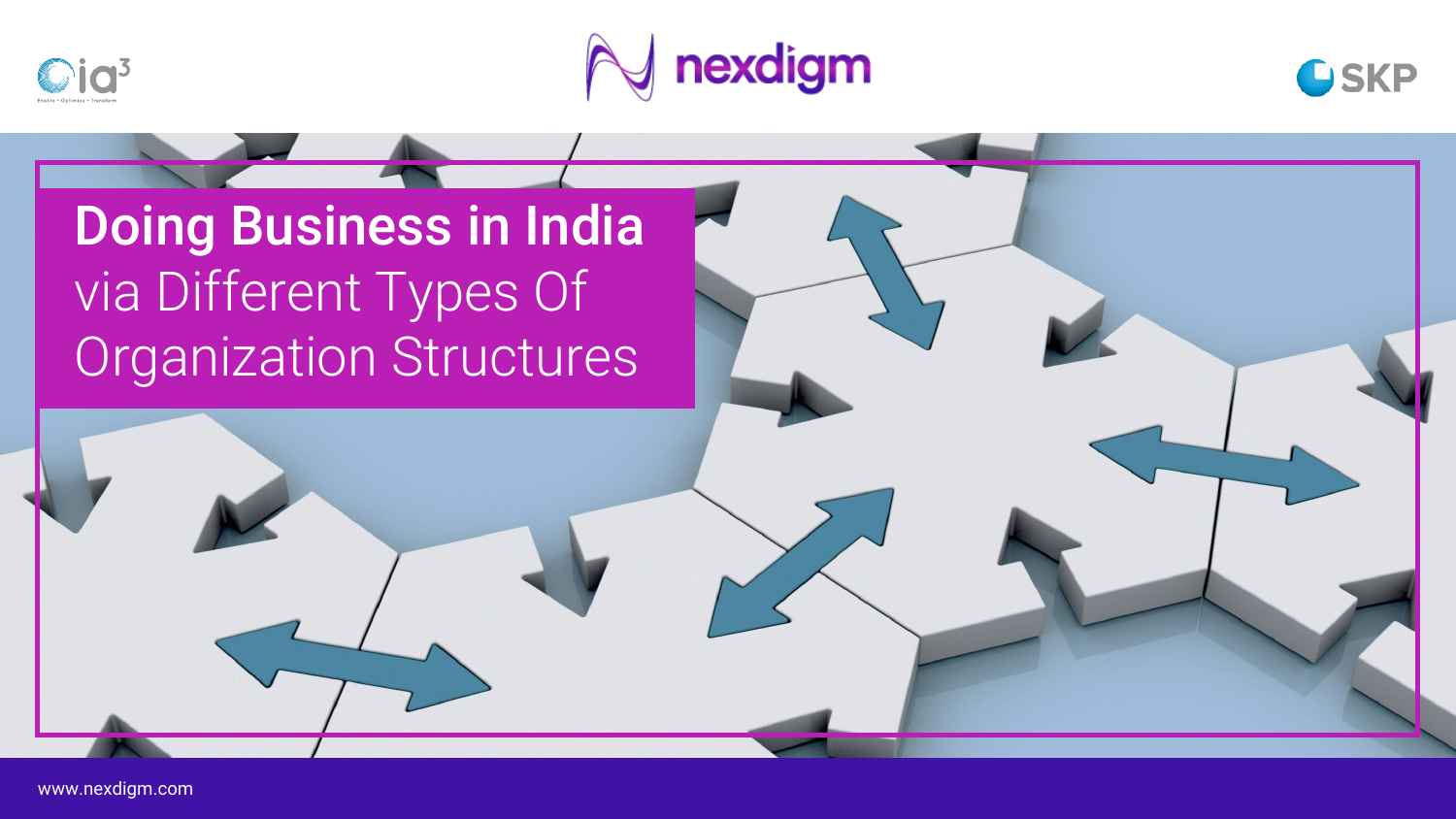## DOING BUSINESS IN INDIA VIA DIFFERENT TYPES OF ORGANIZATION STRUCTURES

Overseas investors can invest in India by forming an incorporated entity through a Wholly Owned Subsidiary (WOS) or Joint Venture (JV) in the form of a Limited Liability Partnership (LLP) or Private

Limited Company. They can also set up their presence in India as a Foreign Company in the form of Liaison Office (LO)/Representative Office, Branch Office (BO), or Project Office (PO).

> The main differences between the types of entities are detailed in this article: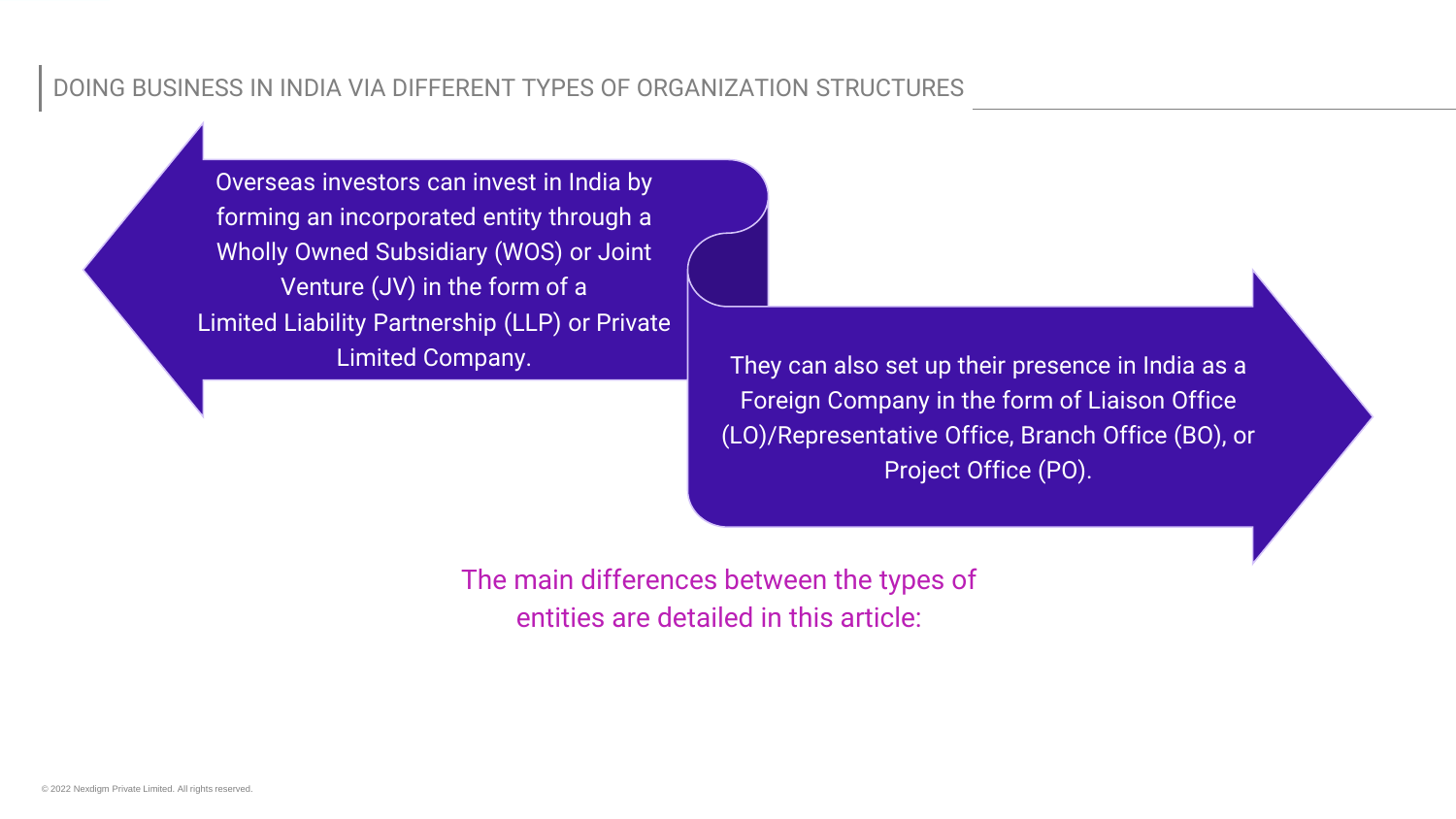## DOING BUSINESS IN INDIA VIA DIFFERENT TYPES OF ORGANIZATION STRUCTURES

#### TYPES OF INCORPORATED ENTITIES IN INDIA

#### Wholly Owned Subsidiaries (WOS)

#### **A. Private Limited Company**

The Companies Act, 2013 governs all Private Companies in India. This is an entity type where a foreign investor(s) owns the entire share capital. A Private Company is managed by its Directors (with at least one Resident Director). A Private Company is also required to be incorporated with some amount of paid-up share capital and a minimum of two subscribers. In this structure, the liability of members is limited to the extent of share capital held by them. This structure is more suitable for companies that are part of the manufacturing or trading sector.

Compliances include various mandatory reporting requirements with the Registrar of Companies and the Reserve Bank of India (RBI). There must be a minimum of **four Director meetings per year** (at least one meeting every 120 days) and a minimum of **one shareholder meeting (AGM) per year.** 

#### **B. Limited Liability Partnership (LLP)**

LLPs in India are governed by The Limited Liability Partnership Act, 2008 and the Partnership Agreement (rules laid out and accepted by all Partners). An LLP is managed by its Partners (with at least one Resident Designated Partner). The primary requirement of the LLP is to have a capital contribution and a minimum of two designated Partners. In this structure, the liability of Partners is limited to the extent of capital contribution held by each of them. This structure is more suitable for companies operating within the service industry.

Unlike Private Companies, LLPs must adhere to a lesser number of compliances.

#### Joint Venture (JV)

A Joint Venture is the creation of a new entity where the ownership lies with two or more stakeholders. JVs are preferable when 100% FDI is not allowed for certain business activities or when exclusive ownership by overseas investors is not permitted. A Joint Venture can be formed either as a Company or as a Partnership.

A Joint Venture may create value in the following areas:

- 1. Economies of Scale
- 2. Innovation
- 3. New Market Access
- 4. Distribution Channels
- 5. Goodwill
- 6. Technology

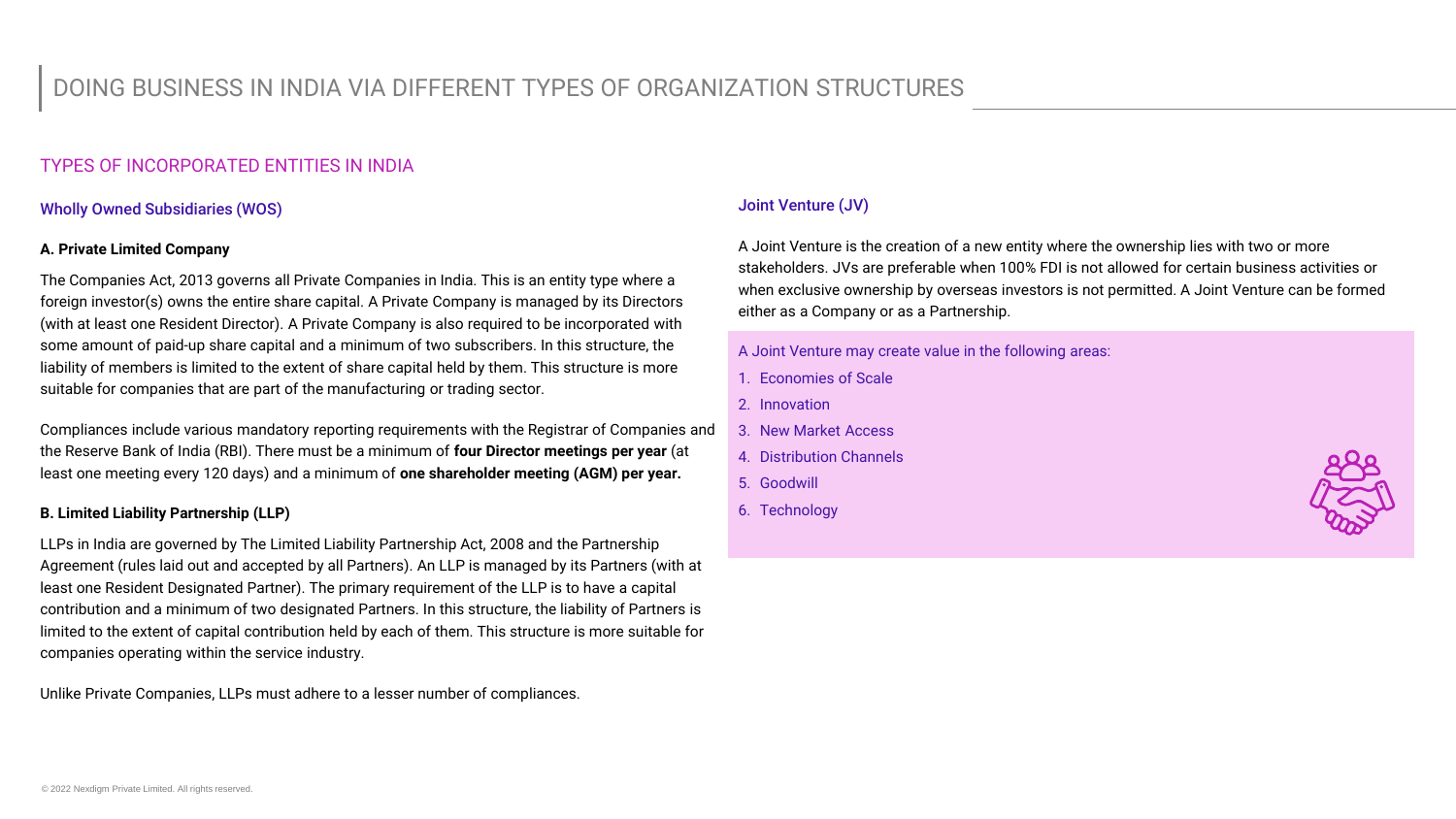## DOING BUSINESS IN INDIA VIA DIFFERENT TYPES OF ORGANIZATION STRUCTURES

#### UNINCORPORATED FORMS OF ENTITIES IN INDIA

#### Foreign Company - Liaison Office/Branch Office/Project Office (LO/BO/PO)

These entity types are extensions of the Foreign Company's headquarters, and hence, it has no separate legal existence per se. An LO/BO/PO is purely created to establish the presence of a Foreign Company in India. Therefore, it is not free to carry out business as usual activities in India, which can be undertaken by an Indian Private Company/LLP. It is also more regulated by the Reserve Bank of India (RBI) and the Registrar of Companies.

The activities permissible under these entities depend on the Foreign Exchange Regulations. As part of the eligibility criteria, the Foreign Company is required to have a profitable track record during the five Financial Years (in the home country) immediately preceding the incorporation of an entity and a net worth of USD 100,000 or more. Furthermore, the Authorized Representative should be a Resident Indian having a valid Permanent Account Number (PAN) and local address.

The main difference amongst all these three types of entities are given below:

**Liaison Office (LO)/ Representative Office:** This kind of entity is valid for a period of three years, and approval must be provided by the Reserve Bank of India. This is preferable if the company wants to merely promote its business activities in India. No invoicing can be raised from India, and the LO is not allowed to acquire any immovable property in India.

**Branch Office (BO):** A BO has no validity period. This entity type is preferable for companies who want to undertake business activities in India in the name of the Foreign Company, unlike a Liaison Office. A BO can raise an invoice in the name of the BO, and they are allowed to acquire any immovable property in India.

**Project Office (PO):** A Foreign Company can establish its presence in India in the form of a Project Office when any specific projects are assigned to a Foreign Company in India. So, for ease of operations, Foreign Companies may establish a Project Office, which is valid till the time of completion of the projects. A PO is allowed to acquire any immovable property in India as required for the project.

The mandatory registrations for all these entity types include PAN, TAN, Shops & Establishment Registration, and Professional Tax. Additionally, a GST and Import and Export Code (IEC) will be required for a Branch Office.

Compliances include annual compliances and reporting any change in data that has been submitted at the time of registration. Changes must be reported to the Registrar of Companies (ROC) and Reserve Bank of India under FEMA.

A Foreign Company can establish itself as one kind of entity only, which means that two different types of establishment are not permitted from the same Foreign Company.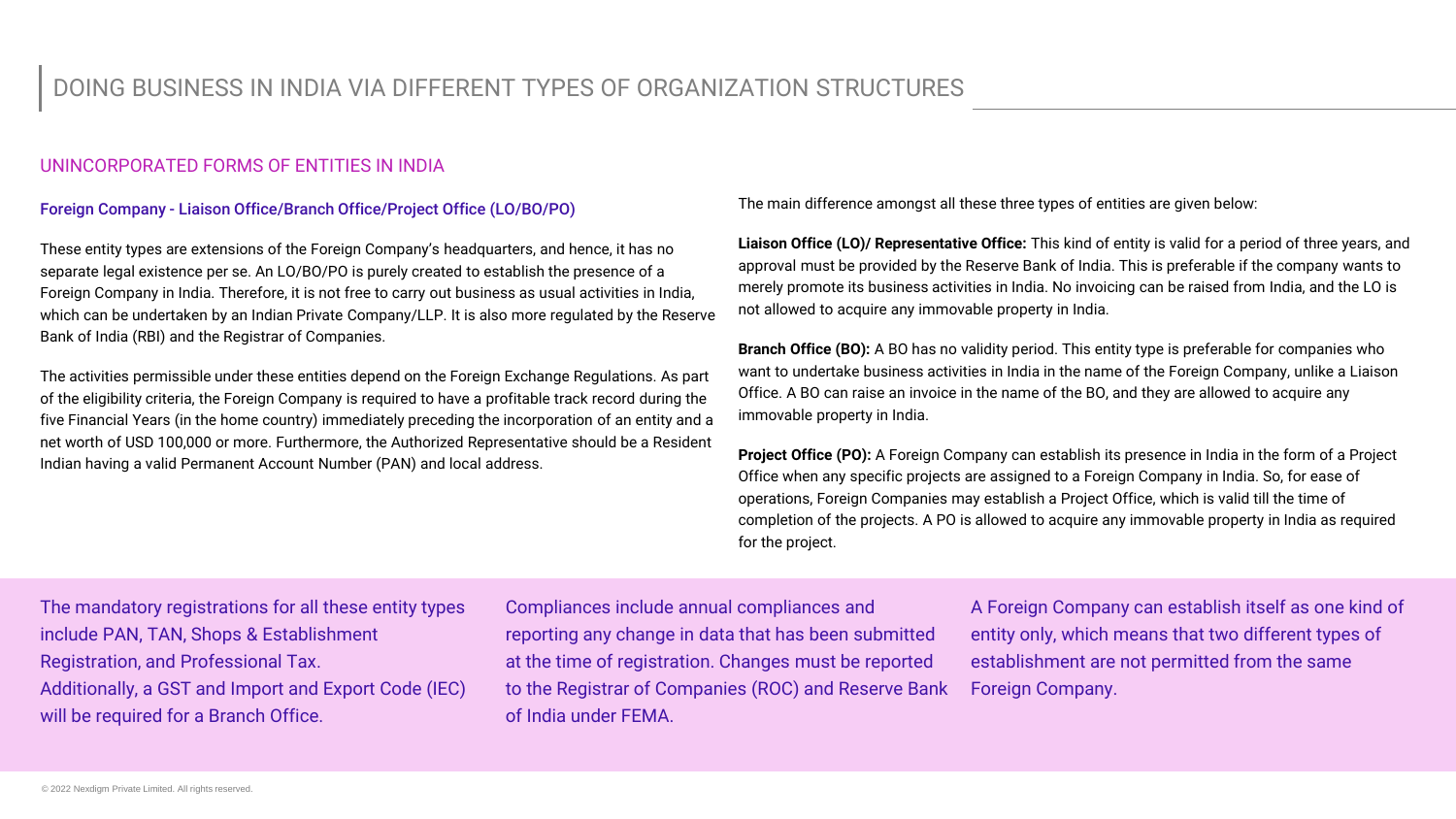In order to opt for the most effective structure for doing business in India, there are multiple factors associated with each entity structure with respect to compliances, limitation of liability, set up requirements, applicable laws, etc. A major factor is the tax implication, which is to be considered on the basis of the relevant tax treaties between the two countries. Overseas investors should consider all such factors before they opt to choose their optimal entity type in India.

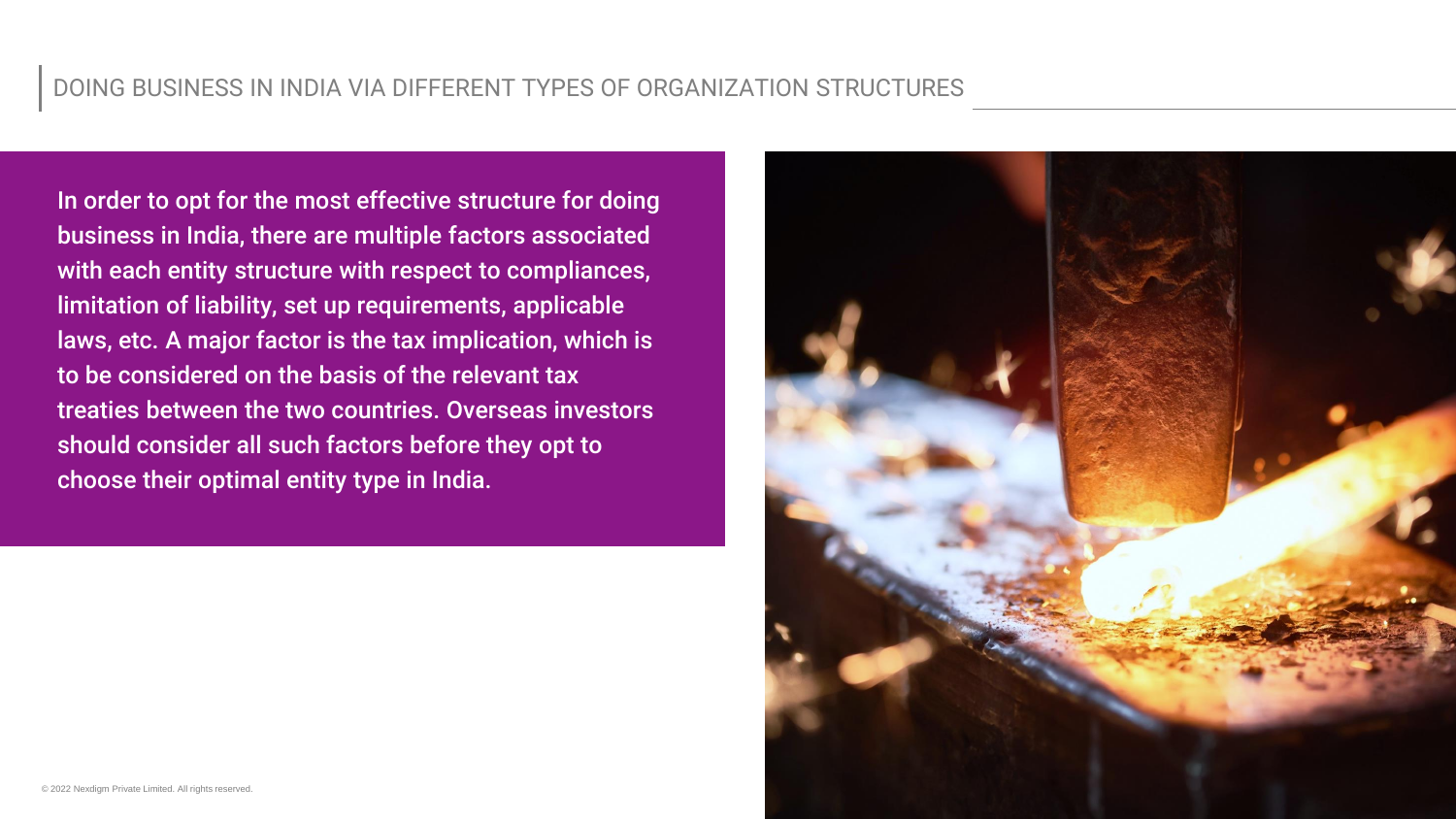### About Nexdigm (SKP)

Nexdigm (SKP) is an employee-owned, privately held, independent global organization that helps companies across geographies meet the needs of a dynamic business environment. Our focus on problem-solving, supported by our multifunctional expertise enables us to provide customized solutions for our clients.

We provide integrated, digitally driven solutions encompassing Business and Professional Services, that help companies navigate challenges across all stages of their life-cycle. Through our direct operations in the USA, Poland, UAE and India, we serve a diverse range of clients, spanning multinationals, listed companies, privately-owned companies, and family-owned businesses from over 50 countries.

Our multidisciplinary teams serve a wide range of industries, with a specific focus on healthcare, food processing, and banking and financial services. Over the last decade, we have built and leveraged capabilities across key global markets to provide transnational support to numerous clients.

From inception, our founders have propagated a culture that values professional standards and personalized service. An emphasis on collaboration and ethical conduct drives us to serve our clients with integrity while delivering high quality, innovative results. We act as partners to our clients, and take a proactive stance in understanding their needs and constraints, to provide integrated solutions. Quality at Nexdigm (SKP) is of utmost importance, and we are ISO/ISE 27001 certified for information security and ISO 9001 certified for quality management.

We have been recognized over the years by global organizations, like the International Accounting Bulletin and Euro Money Publications.

*Nexdigm* resonates with our plunge into a new paradigm of business; it is our commitment to *Think Next*.